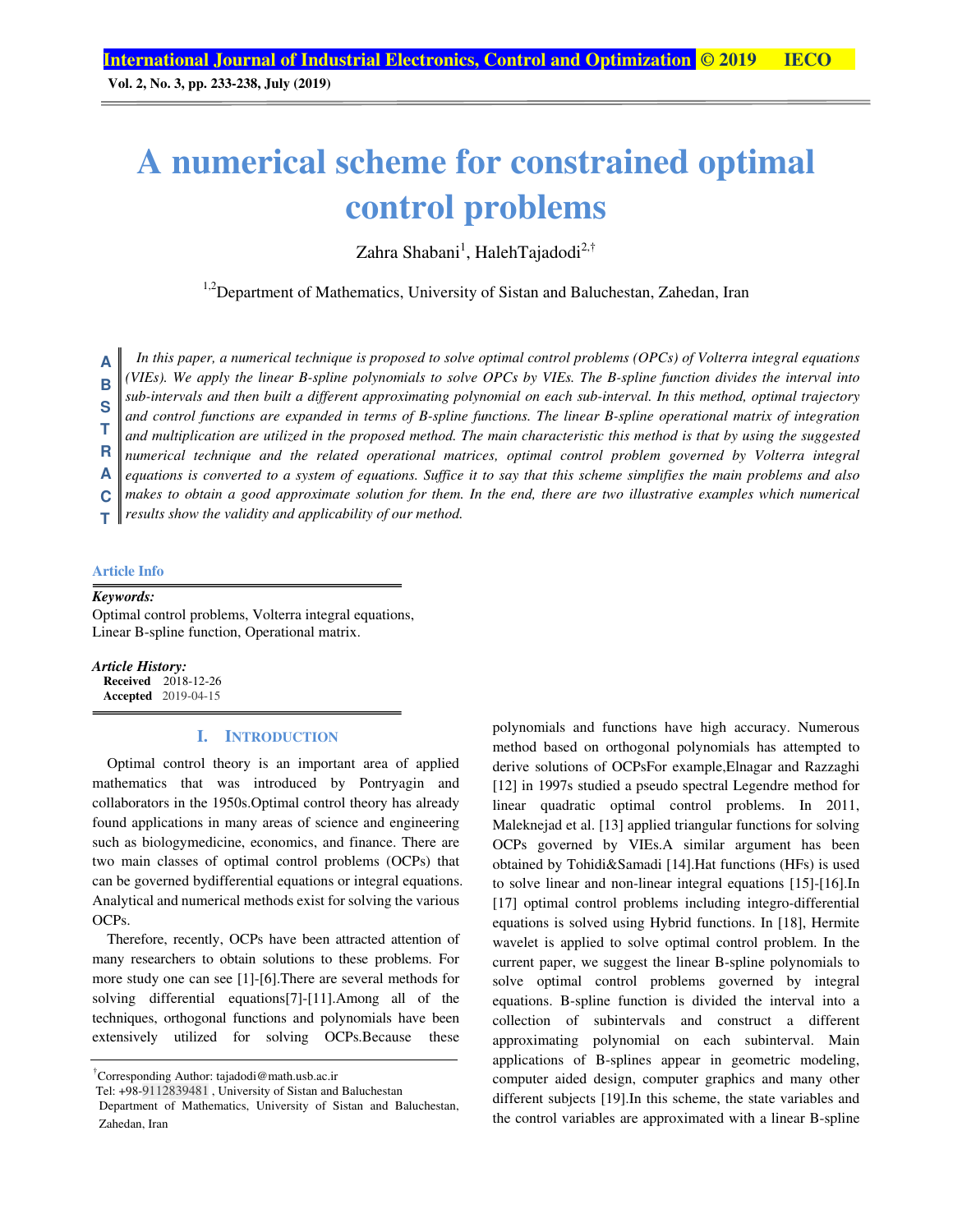functions. To this end, we use Operational matrix of integration. In consequence, optimal control problems convert to systems of algebraic equations. With the result, the state variables and the control variables is obtained.

This paper is organized as follows: Section 2 contains a brief summary of linear B-spline functions on [0,1] and approximation of function. Also the operational matrix of fractional integration is computed. In Sections 3, the proposed method is used to approximate OCPs. Section 4 describes the proposed method for solving some examples. Finally, we conclude with a summary in last Section.

# **II. B-SPLINE FUNCTION AND OPERATIONAL MATRIX OF INTEGRATION**

### *A. Linear B-spline function on [0,1]*

The *m* th-order cardinal B-spline  $N<sub>m</sub>(t)$  has the knot sequence  $\{\dots, -1, 0, 1, \dots\}$ . Also there are polynomials of order  $m$  (degree  $m - 1$ ) between the knots. The B-spline functions for  $m \ge 2$ on [0,1] has the following form [19-23]:  $N_m(x) = \frac{1}{(m-1)^2}$  $\frac{1}{(m-1)!} \sum_{k=0}^{m} {m \choose k} (-1)^k (x-k)_{+}^{m-1}$ . (1)

Where supp $[N_m(x)] = [0, m]$  and the characteristic function form = 1 is  $N_1(x) = \chi_{[0,1]}(x)$ . The explicit presentation of  $N_2(x)$  (the linear B-spline function) is defined by De Boor et al. [19-21] as following:

$$
N_2(x) = \sum_{k=0}^{2} {2 \choose k} (-1)^k (x - k)_+
$$
  
= 
$$
\begin{cases} x, & x \in [0,1), \\ 2 - x, & x \in [1,2), \\ 0, & elsewhere. \end{cases}
$$
 (2)

Where

$$
(x - k)_+ = \begin{cases} x - k, & x \ge k, \\ 0, & x < k. \end{cases}
$$
 (3)

Assume that  $N_{j,k}(x) = N_2(2^j x - k)$ ,  $j, k \in \mathbb{Z}$  and  $B_{j,k}(x) =$  $Supp[N_{j,k}] = close\{x: N_{j,k} \neq 0\}$ . It is obvious that their support is:

$$
B_{j,k}(x) = [2^{-j}k, 2^{-j}(2+k)], \qquad j, k \in \mathbb{Z}.
$$
  
In the light of these functions use on [0,1], we define

 $S_j = \{k: B_{j,k} \cap [0,1] \neq 0\}, \qquad j \in \mathbb{Z}.$ 

It is clear that  $\min\{S_j\} = -1$  and  $\max\{S_j\} = 2^j - 1, j \in \mathbb{Z}$ . Since we need these functions on [0,1], therefore we consider:  $\phi_{j,k}(x) = N_{j,k}(x)\chi_{[0,1]}(x), \ \ j \in \mathbb{Z}.$  (5) Accordingly, the linear B-spline scaling functions for  $k = 0, 1, \dots, 2^{j} - 2$  can be written by

$$
\phi_{j,k}(x) = \sum_{i=0}^{2} {2 \choose i} (-1)^i (2^j x - (k+i))_+ \n= \begin{cases}\n2^j x - k, & \frac{k}{2^j} \le x < \frac{k+1}{2^j}, \\
2 - (2^j x - k), & \frac{k+1}{2^j} \le x < \frac{k+2}{2^j}, \\
0, & \text{elsewhere,} \n\end{cases}
$$
\n(6)

The respective left and right boundary scaling functions for

$$
k=-1,2^j-1
$$
 are:

$$
\phi_{j,-1}(x) = \begin{cases} 1 - 2^j x, & 0 \le x < \frac{1}{2^j}, \\ 0, & 0, w, \end{cases}
$$
(7)

and

$$
\phi_{j,2^j-1}(x) = \begin{cases} 2^j x - 2^j + 1, & 1 - \frac{1}{2^j} \le x < 1, \\ 0, & 0, w. \end{cases}
$$
 (8)

### *B. The function approximation*

For a fixed  $j = J$ , The expansion of  $f(x) \in [0,1]$  with respect to linear B-spline functions can be approximated as:

$$
f(x) = \sum_{k=-1}^{2^{j}-1} c_k \phi_{j,k}(x) = C^T \phi_j(x).
$$
 (9)

WhereCand  $\Phi_I(x)$ are  $(2^I + 1)$ vectors as:

$$
C = [c_{-1}, c_0, \cdots, c_{2^J - 1}]^T, \tag{10}
$$

$$
\Phi_J(x) = [\phi_{-1}, \phi_0, \cdots, \phi_{2^J - 1}]^T.
$$
\n(11)

Then

 $\sim 1$ 

$$
\mathcal{C}^T = \left(\int_0^1 f(x)\Phi_J^T(x)dx\right)P^{-1},\tag{12}
$$

And symmetric matrix is given as:

$$
P = \int_0^1 \Phi_J(x) \Phi_J^T(x) dx
$$
  
=  $\frac{1}{2^{J-2}} \begin{bmatrix} \frac{1}{12} & \frac{1}{24} & 0 \\ \frac{1}{24} & \frac{1}{6} & \frac{1}{24} \\ \vdots & \vdots & \ddots \\ \frac{1}{24} & \frac{1}{6} & \frac{1}{24} \\ \frac{1}{24} & \frac{1}{12} \end{bmatrix}$  (13)

# *C. Operational matrix of integration*

In this subsection, the operational matrix of integration is obtained. Integral of vector  $\Phi_I(x)$ can be derived as:

$$
\int_0^x \Phi_j(x) dx = I_\phi \Phi_j(x). \tag{14}
$$

Where  $I_{\phi}$  is  $(2^{J} + 1) \times (2^{J} + 1)$  operational matrix of Integral for the linear B-spline function on $[0,1]$  that can be obtained as follows:

$$
I_{\phi} = \left(\int_0^1 (\int_0^x \Phi_j(x) dx) \Phi_j^T(x) dx\right) P^{-1} = E P^{-1}.
$$
 (15)

Where

$$
E = \int_0^1 (\int_0^x \Phi_j(x) dx) \Phi_j^T(x) dx.
$$
\nBy using EQU. (14) and EQU. (16)

By using Equ. (14) and Equ. (16)

$$
E = \frac{1}{2^{2j+2}} = \begin{bmatrix} \frac{1}{4} & \frac{11}{12} & 1 & \cdots & \cdots & 1 & \frac{1}{2} \\ \frac{1}{12} & 1 & \frac{23}{12} & 2 & \cdots & 2 & 1 \\ & \ddots & \ddots & \ddots & \ddots & \vdots & \vdots \\ & & \ddots & \ddots & 2 & \vdots \\ & & & \ddots & 1 & \frac{23}{11} & 1 \\ & & & & \frac{1}{12} & 1 & \frac{11}{12} \\ & & & & & \frac{1}{12} & \frac{1}{4} \\ & & & & & & \frac{1}{12} & \frac{1}{4} \end{bmatrix} (17)
$$

Therefore,  $I_{\phi}$  is operational matrix of integration based on B-spline function as: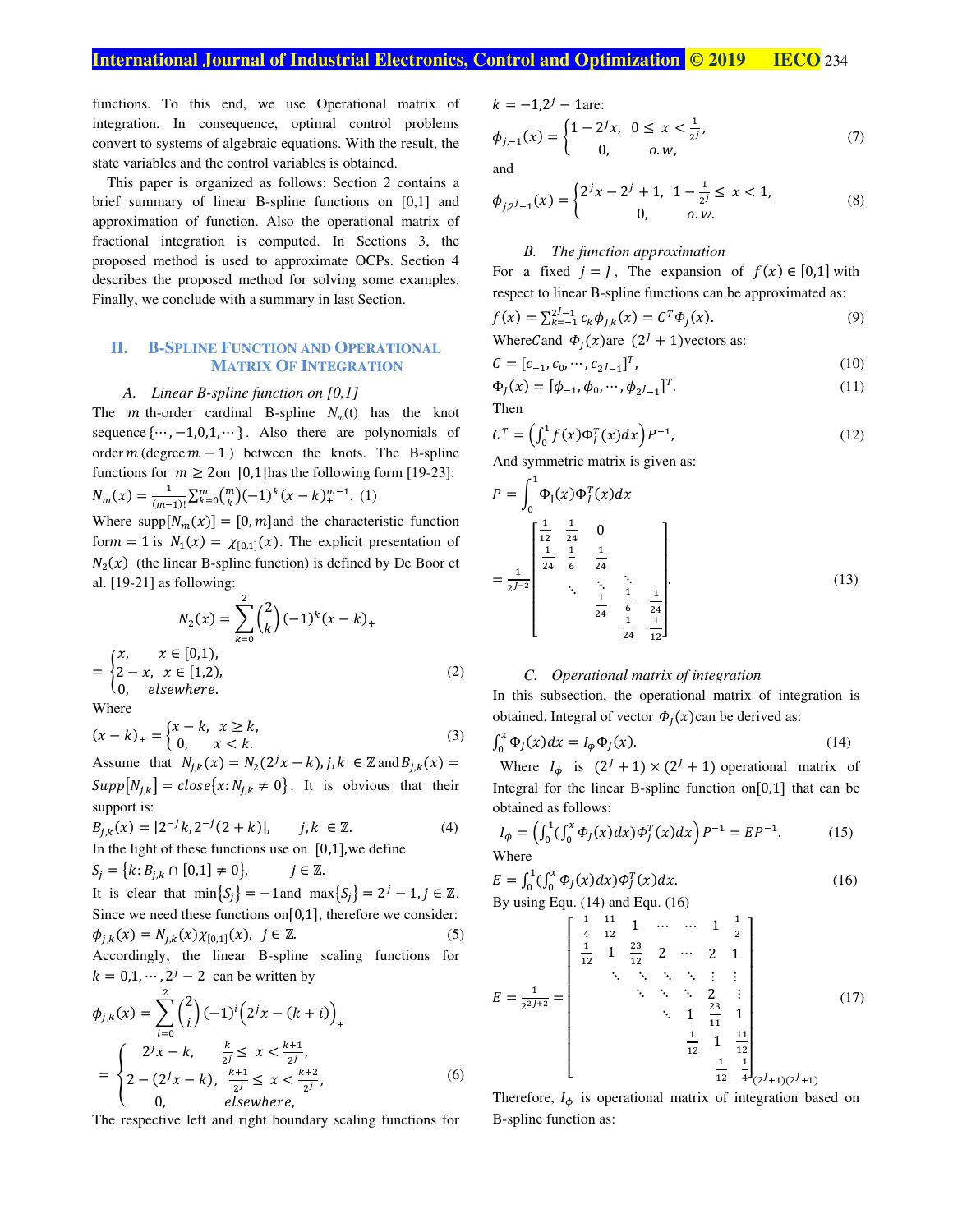$$
I_{\phi} = EP^{-1}.\tag{18}
$$

# *D. Product perational matrix*

The product operational matrix  $\hat{C}$  of the linear B-spline function is given by

$$
\mathbf{C}^{\mathrm{T}}\Phi_{J}(\mathbf{x})\Phi_{J}^{\mathrm{T}}(\mathbf{x}) = \Phi_{J}^{\mathrm{T}}(\mathbf{x})\hat{\mathbf{C}}.\tag{19}
$$

Where  $\hat{C}$  is  $(2^J + 1)(2^J + 1)$  matrix. For more information about operational matrix of product, refer to [24].

## **III. THE PROPOSE METHOD**

This section is focused on the following class of optimal control problems by Volterra integral equations (VIEs):

$$
J(v, u) = \int_0^1 \Psi(x, v(x), u(x)) dx,
$$
  
subject to (20)

$$
v(x) = w(x) + \int_0^x \kappa(x, y, v(y), u(y)) dy,
$$

where  $x \in [0,1]$ , and  $\Psi(x, v(x), u(x)) = u^2(x) + v^2(x) + v^2(x)$  $f(x)v(x) + g(x)u(x)$  where  $f(x), g(x)$  are real functions in  $L^2[0,1]$ . Optimal control problem is determining the optimal control and the corresponding optimal state satisfying (21) while minimizing the cost function (20). To solve the problem (20)-(21), it is assumed that  $v(x)$ ,  $u(x)$ ,  $w(x)$  and  $\kappa(x, y, v(y), u(y))$ are:

$$
v(x) = V^T \Phi_J(x),
$$
  
\n
$$
u(x) = U^T \Phi_J(x),
$$
  
\n
$$
w(x) = W^T \Phi_J(x),
$$
  
\n
$$
\kappa(x, y, v(y), u(y)) = \Phi_J^T(x) K \Phi_J(x).
$$
\n(22)

Where  $\Phi_j(x)$  was defined by (11) and

$$
V = [v_{-1}, v_0, \dots, v_{2l-1}]^T,
$$
  
\n
$$
U = [u_{-1}, u_0, \dots, u_{2l-1}]^T,
$$
  
\n
$$
W = [w_{-1}, w_0, \dots, w_{2l-1}]^T,
$$
  
\nBy substituting above equations in (21), we have

$$
V^{T} \Phi_{J}(x) = W^{T} \Phi_{J}(x) + \Phi_{J}^{T}(x) K \int_{0}^{x} \Phi_{J}(y) dy,
$$
 (23)

By using operational matrix of integration and operational matrix of product, we have

$$
V^T \Phi_J(x) = W^T \Phi_J(x) + \Phi_J^T(x) K I_\phi \Phi_J(x) = W^T \Phi_J(x) + \hat{H}^T \Phi_J(x).
$$
 (24)

Where  $A = K I_{\phi}$  and  $\hat{H}$  is operational matrix of product. Consequently,  $(24)$  can be expressed in term of vectors  $V$  and U which has been called  $\Phi^*(V, U)$ .

Now, we approximate functions  $f(x)$  and  $g(x)$  in Equ. (20) as:

$$
f(x) = FT \PhiJ(x), g(x) = GT \PhiJ(x),
$$
 (25)

 $F$  and G are the linear B-spline function coefficients of  $f(x)$ and  $g(x)$ . Substituting (22), (25) in (20), we have got:

$$
J(V,U) = \int_0^1 (V^T \Phi_J(x) \Phi_J^T(x) V + U^T \Phi_J(x) \Phi_J^T(x) U +
$$
  

$$
F^T \Phi_J(x) \Phi_J^T(x) V + G^T \Phi_J(x) \Phi_J^T(x) U dx.
$$
 (26)

By using  $(13)$ :

$$
J(V,U) = VTPV + UTPU + FTPV + GTPU.
$$
 (27)

Let

$$
J^*(V, U) = J(V, U) + \Phi^*(V, U)\lambda.
$$
 (28)

Where  $\lambda = [\lambda_{-1}, \dots, \lambda_{2l-1}]$  is the unknown Lagrange multiplier. The following conditions for the minimum are given by

$$
\frac{\partial J^*}{\partial V} = 0, \qquad \frac{\partial J^*}{\partial U} = 0, \qquad \frac{\partial J^*}{\partial \lambda} = 0.
$$

By solving this system, the approximate values of  $v(x)$  and  $u(x)$  from Equ. (21) will be obtained.

# **IV. APPLICATIONS**

**Example1**: Consider the following non-linear optimal control problem

$$
J(v, u) = \int_0^1 ((v(x) - x - 1)^2 + (u(x) - x^2 - x)^2) dx,
$$
\n(29)

subject to

 $(21)$ 

$$
v(x) = w(x) + \int_0^x yx^2 u(x)v(x)dy,
$$
\nwhere\n(30)

$$
w(x) = -\frac{1}{5}x^7 - \frac{1}{2}x^6 - \frac{1}{3}x^5 + x + 1.
$$
 (31)

The exact optimal trajectory and control functions are in the following form:

$$
v(x) = x + 1
$$
,  $u(x) = x2 + x$ ,

and minimum value *J* is  $J^* = 0$ .

This problem is solved by the suggested technique with different values of *J*. The obtained approximate solutions for both the state variable  $v(x)$  and the control variable  $u(x)$ together with the exact solutions are presented for  $J = 3, 5$  in Figures 1 and 2 respectively. Absolute Error of  $v(x)$  and  $u(x)$  for different values of  $J = 3.5$  are shown in Tables 1 and 2. The optimal values of  $J^*$  for various values of  $J$  using the suggested method are listed in Table 3.



Fig. 1.Exact solution and obtained approximate solution of  $v(x)$  for  $J = 3.5$ .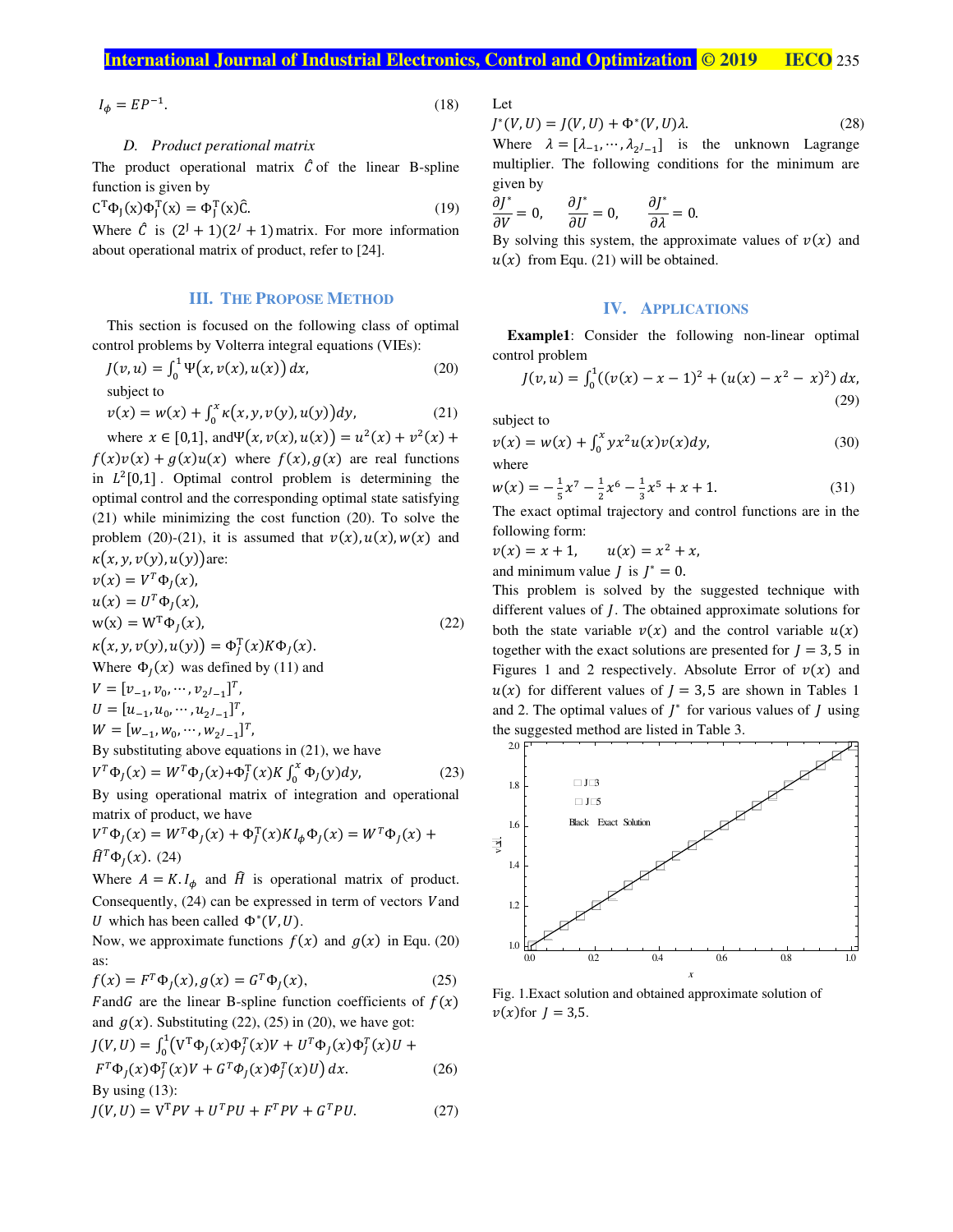

Fig. 2. Exact solution and obtained approximate solution of  $u(x)$  for  $J = 3.5$ .

Table 1. Absolute Error of  $v(x)$  for  $J = 3.5$  in Example 1

| X   | $J=3$                    | $J=5$                     |
|-----|--------------------------|---------------------------|
| 0.0 | $7.78602 \times 10^{-7}$ | $6.15457 \times 10^{-10}$ |
| 0.1 | $1.0498 \times 10^{-6}$  | $3.84529 \times 10^{-9}$  |
| 0.2 | $2.30611 \times 10^{-6}$ | $1.0132 \times 10^{-8}$   |
| 0.3 | $5.04679 \times 10^{-6}$ | $1.96066 \times 10^{-8}$  |
| 0.4 | $8.37936 \times 10^{-6}$ | $3.27138 \times 10^{-8}$  |
| 0.5 | $7.96199 \times 10^{-6}$ | $5.01976 \times 10^{-8}$  |
| 0.6 | $2.93962 \times 10^{-5}$ | $7.34133 \times 10^{-8}$  |
| 0.7 | $3.40489 \times 10^{-6}$ | $1.04666 \times 10^{-7}$  |
| 0.8 | $6.85843 \times 10^{-5}$ | $1.47224 \times 10^{-7}$  |
| 0.9 | $9.02191 \times 10^{-5}$ | $3.23741 \times 10^{-7}$  |
| 1   | $3.39718 \times 10^{-4}$ | $5.54449 \times 10^{-6}$  |

| Table 2. Absolute Error of $u(x)$ for $J = 3.5$ in Example 1 |                          |                          |
|--------------------------------------------------------------|--------------------------|--------------------------|
| X                                                            | $J=3$                    | $J=5$                    |
| 0.0                                                          | $2.60418 \times 10^{-3}$ | $1.6276 \times 10^{-4}$  |
| 0.1                                                          | $1.0389 \times 10^{-4}$  | $6.50937 \times 10^{-6}$ |
| 0.2                                                          | $1.14641 \times 10^{-3}$ | $7.16169 \times 10^{-5}$ |
| 0.3                                                          | $1.14681 \times 10^{-3}$ | $7.16183 \times 10^{-5}$ |
| 0.4                                                          | $1.02751 \times 10^{-4}$ | $6.50486 \times 10^{-6}$ |
| 0.5                                                          | $2.60247 \times 10^{-3}$ | $1.62752 \times 10^{-4}$ |
| 0.6                                                          | $1.00373 \times 10^{-4}$ | $6.4985 \times 10^{-6}$  |
| 0.7                                                          | $1.14903 \times 10^{-3}$ | $7.16334 \times 10^{-5}$ |
| 0.8                                                          | $1.15535 \times 10^{-3}$ | $7.1646 \times 10^{-5}$  |
| 0.9                                                          | $8.52475 \times 10^{-5}$ | $6.45093 \times 10^{-6}$ |
| 1                                                            | $2.59003 \times 10^{-3}$ | $1.62707 \times 10^{-4}$ |

Table 3. The optimal values of  $J^*$  at different values of  $J$  for Example 1.

| $1.36165 \times 10^{-6}$ |
|--------------------------|
| $8.481 \times 10^{-8}$   |
| $5.29848 \times 10^{-9}$ |

**Example2:** Consider the following non-linear optimal control problem

$$
J(v, u) = \int_0^1 ((v(x) - e^x)^2 + (u(x) - e^x)^2) dx,
$$
  
subject to (32)

$$
v(x) = w(x) + \int_0^x yx^2 u(x)v(x)dy,
$$
\nwhere\n(33)

$$
w(x) = e^x \left( 1 - x - \frac{1}{2} e^x \right) + x + \frac{1}{2}.
$$
 (34)

For this example the exact optimal trajectory and control functions are in the following form:

 $v(x) = u(x) = e^x$ ,

and minimum value *J* is  $J^* = 0$ .

The proposed technique is applied for OCPs by VIEs with different values of  $J$ . The obtained results for the state variable  $v(x)$  and the control variable  $u(x)$  with the exact solutions for  $J = 4, 6$  are presented in Figures 3 and 4, respectively. Absolute Error of  $v(x)$  and  $u(x)$  for different values of  $J = 4.6$  are shown in Tables 4 and 5. The optimal values of  $J^*$  for various values of  $J$  using the suggested method are listedin Table 6. It is apparent from the figures and tables that by increasing the value of  $J$  of B-spline basis, the approximate values of  $v(x)$  and  $u(x)$  will converge to the exact solutions.



Fig. 3. Exact solution and obtained approximate solution of  $v(x)$ for  $J = 4.6$ .



Fig. 4. Exact solution and obtained approximate solution of  $u(x)$  for  $J = 4,6$ .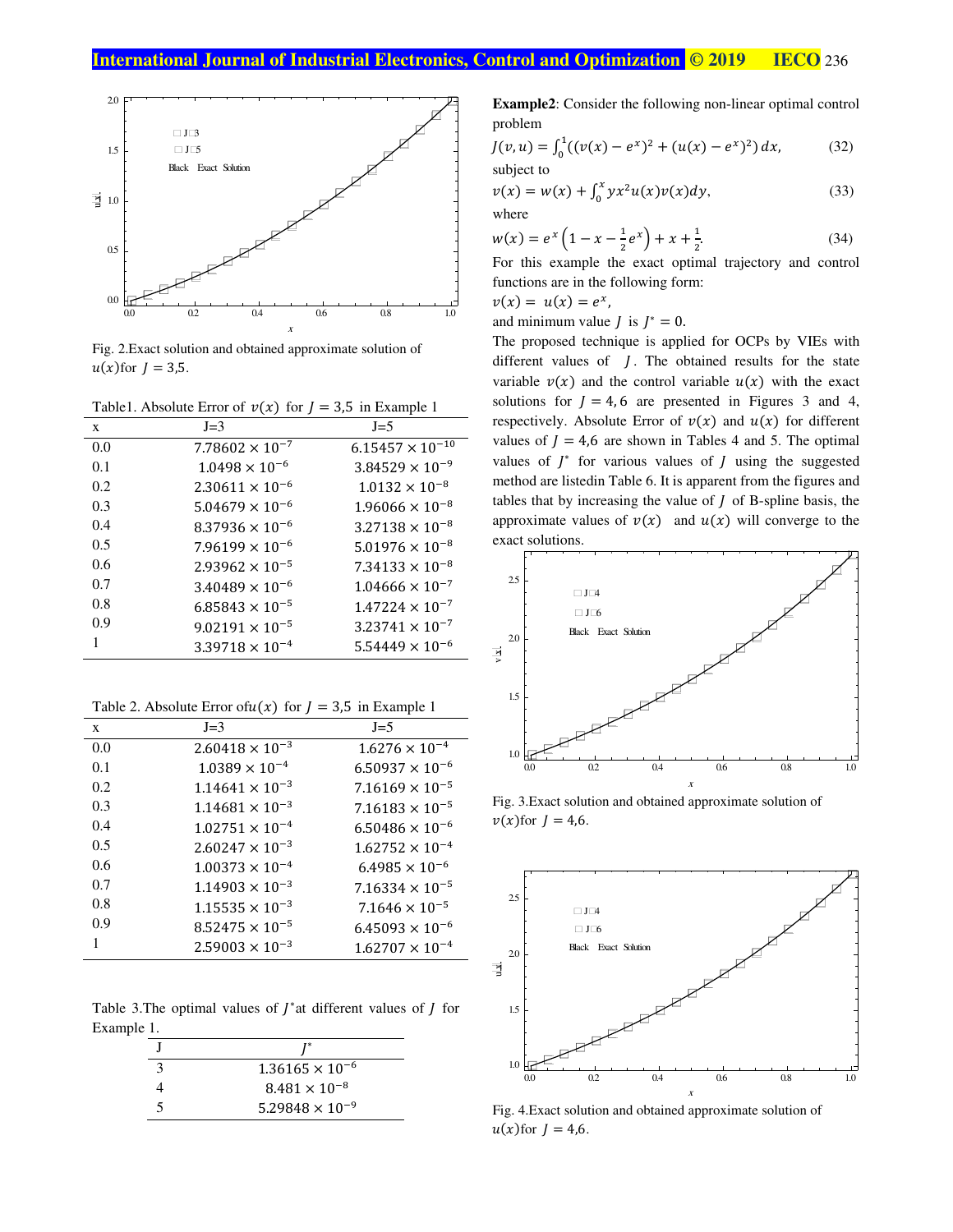| $\chi$ | $J = 4$                  | $I = 6$                  |
|--------|--------------------------|--------------------------|
| 0.0    | $3.32372 \times 10^{-3}$ | $2.04545 \times 10^{-5}$ |
| 0.1    | $1.56374 \times 10^{-4}$ | $9.92626 \times 10^{-6}$ |
| 0.2    | $1.12194 \times 10^{-4}$ | $1.06918 \times 10^{-6}$ |
| 0.3    | $2.3081 \times 10^{-5}$  | $1.01705 \times 10^{-6}$ |
| 0.4    | $2.16165 \times 10^{-4}$ | $1.33074 \times 10^{-5}$ |
| 0.5    | $5.37078 \times 10^{-4}$ | $3.35449 \times 10^{-5}$ |
| 0.6    | $2.56637 \times 10^{-4}$ | $1.63637 \times 10^{-5}$ |
| 0.7    | $1.93949 \times 10^{-5}$ | $1.76575 \times 10^{-6}$ |
| 0.8    | $4.01416 \times 10^{-5}$ | $1.68154 \times 10^{-6}$ |
| 0.9    | $3.51347 \times 10^{-4}$ | $2.19326 \times 10^{-5}$ |
| 1      | $8.42000 \times 10^{-4}$ | $5.46163 \times 10^{-5}$ |

Table 4. Absolute Error of  $v(x)$  for  $I = 4.6$  in Example 2

Table 5. Absolute Error of  $u(x)$  for  $J = 4.6$  in Example 2

| $\chi$ | $I = 4$                  | $l = 6$                  |
|--------|--------------------------|--------------------------|
| 0.0    | $3.30167 \times 10^{-4}$ | $2.04183 \times 10^{-5}$ |
| 0.1    | $1.56331 \times 10^{-4}$ | $9.92661 \times 10^{-6}$ |
| 0.2    | $1.11231 \times 10^{-4}$ | $1.06875 \times 10^{-6}$ |
| 0.3    | $2.29356 \times 10^{-5}$ | $1.01648 \times 10^{-6}$ |
| 0.4    | $2.16356 \times 10^{-4}$ | $1.33081 \times 10^{-5}$ |
| 0.5    | $5.36823 \times 10^{-4}$ | $3.35438 \times 10^{-5}$ |
| 0.6    | $2.56988 \times 10^{-4}$ | $1.63652 \times 10^{-5}$ |
| 0.7    | $1.88678 \times 10^{-5}$ | $1.76371 \times 10^{-6}$ |
| 0.8    | $3.87509 \times 10^{-5}$ | $1.67846 \times 10^{-6}$ |
| 0.9    | $3.54736 \times 10^{-4}$ | $2.19373 \times 10^{-5}$ |
|        | $8.73123 \times 10^{-4}$ | $5.51078 \times 10^{-5}$ |

Table 6. The optimal values of  $\int^*$  at different values of  $\int$  for Example 2.

| 3 | $2.17284 \times 10^{-6}$  |
|---|---------------------------|
|   | $1.35489 \times 10^{-7}$  |
|   | $5.28932 \times 10^{-10}$ |

#### V. **CONCLUSIONS**

This paper set out with the aim of assessing the solutions of optimal control problems by Volterra integral quations. To this end we utilized the linear B-spline polynomials. Also using the properties of operational matrices of B-spline, the cost of computational is low. The results corroborate that the proposed technique is very simple and effective.

#### **REFERENCES**

- V. K. A. Bakke, maximum principle for an optimal control  $\lceil 1 \rceil$ problem with integral constraints. J. Optimiz. Theory Appl., 13, 32-55, 1974.
- [2] K. Maleknejad, A. Ebrahimzadeh, The use of rationalized Haar wavelet collocation method for solving optimal control of Volterra integral equations. *J. Vib. Control*, 21, 1958-1967, 2015.
- [3] M. H. DaliriBirjandi, J. Saberi-Nadjafi, A. Ghorbani, An Efficient Numerical Method for a Class of Nonlinear VolterraIntegro-Differential Equations, Journal of Applied Mathematics, Vol. 2018, Article ID 7461058, 7 pages, doi.org/10.1155/2018/7461058.
- $\lceil 4 \rceil$ A. H., Borzabadi, A. Abbasi, O. S. Fard, Approximate optimal control for a class of nonlinear Volterra integral equations. J. Amer. Sci., 6, 1017-1021, 2010.
- A. Tyatyushkin and T. Zarodnyuk, Numerical method for  $\left[5\right]$ solving optimal control problems with phase constraints, Numerical Algebra 7, 4, 481-492, 2017.
- $[6]$ A. H. Borzabadi, M. Azizsefat, O. S. Fard, An iterative scheme for optimal control of linear Volterra integral equations. J. Adv. Res. Dyn. Control Sys., 2, 13–25, 2010.
- $[7]$ D. Baleanu, H. KamilJassim and H. Khan, A modification fractional variational iteration method for solving nonlinear gas dynamic and coupled KdV equations involving local fractional operators, Thermal Science 22, 283-283, 2018.
- $[8]$ A. Akgul, M. S. Hashemi, M. Inc, D. Baleanu and H. Khan, New method for investigating the density-dependent diffusion Nagumo equation, *Thermal Science*, 22, 1, 143-152, 2018.
- H. Khan, A. Khan, W. Chen, K. Shah, Stability analysis  $[9]$ and a numerical scheme for fractional Klein - Gordon equations, Mathematical Methods in the Applied Sciences, 42, 2, 2019.
- [10] M. Ahmadi Kamarposhti, Optimal Control of Islanded Micro grid Using Particle Swarm Optimization Algorithm, 1, 1, 53-60, 2018.
- [11] R. Dosthosseini, N. Banisaeid and A. Dashti, Dynamic Modelling and Optimal Control of a Rotor of Active Magnetic Bearings, 2, 1, 59-70, 2019.
- [12] G. N. Elnagar, M. Razzaghi, A collocation-type method for linear quadratic optimal control problems, Optim. Control Appl. Methods, 18, 227-235, 1997.
- [13] K. Maleknejad, H. Almasieh, Optimal control of Volterra integral equations via triangle functions, Math. Comput. Model, 53, 1902-1909, 2011.
- [14] E. Tohidi, O. R. N. Samadi, Optimal control of nonlinear Volterra integral equations via Legendre polynomials. IMA J. Math. Control Inf., 30, 67-83, 2013.
- [15] E. Babolian, M. Mordad, A numerical method for solving systems of linear and nonlinear integral equations of the second kind by hat basis functions. Comput. Math. Appl., 62, 187-98, 2011.
- [16] F. Mirzaee, E. Hadadiyan, Numerical solution of optimal control problem of the non-linear Volterra integral equations via generalized hat functions, IMA J. Math. Control Inf., 1-16, 2016.
- [17] M. R. Peyghami, M. Hadizadeh, A. Ebrahimzadeh, A. some explicit class of hybrid methods for optimal control of Volterra integral equations. J. Inf. Comput. Sci., 7, 253-266, 2012.